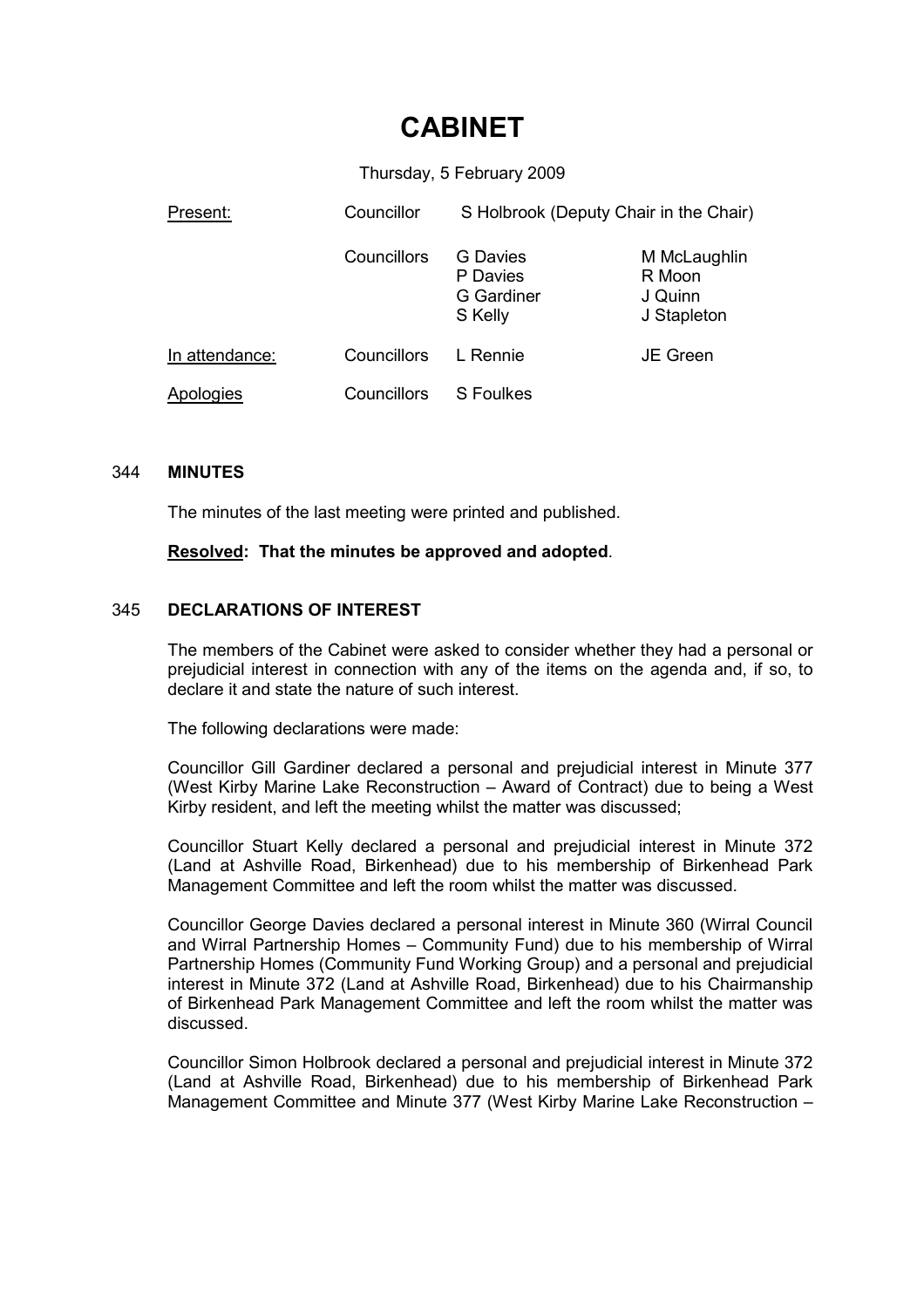Award of Contract) due to his employment left the room whilst the matters were discussed.

# SEVERE WEATHER

At the request of the Deputy Leader of the Council. the Head of Streetscene and Waste updated the Cabinet on the implementation of the Winter Maintenance Programme and the levels of salt available for gritting. In addition, a verbal update was provided on advice given to residents with regards to refuse collection during the severe weather conditions.

# 346 CHAIR OF THE POLICE AUTHORITY AND CHIEF CONSTABLE

The Chair of the Police Authority and the Chief Constable attended the meeting.

Mr Bernard Hogan-Howe, Chief Constable of Merseyside, attended the meeting accompanied by Councillor Bill Weightman (Chair of the Merseyside Police Authority), and Chief Inspector Jon Ward (Area Commander). The Chief Constable gave a presentation on what had been achieved by the force in terms of:

- a reduction in crime of all types and a reduction in anti-social behaviour;

- the level of sanction detections in April to December 2008 compared with the same period in 2007

- Wirral's position compared with comparator BCU's
- levels of crime in terms of a year-on-year comparison
- analysis of citizen satisfaction

- seizure of drugs under Operation Hawk, which targeted the supply of street level drugs;

- the December results for Operation Manaton which targeted drug linked acquisitive crime;

- seizure of vehicles under Operation Tango;

- road traffic collisions by month over 3 years;
- sickness levels of police and staff;
- levels of anti-social behaviour over 4 years; and
- call handling.

Councillor George Davies congratulated the Chief Constable and the Area Commander on the position of Wirral's basic command unit (BCU) in national terms and queried whether there were any new initiatives that had been identified to tackle those remaining targets. The Chief Constable indicated that the level of vehicle theft had reduced partly through new technologies introduced by the motor industry and as new aspects were developed, this should reduce crime further. In addition, he felt that the installation of burglar alarms were instrumental in reducing burglary in homes and this matter would be explored with housing partners. The Chief Constable also highlighted the use of drug rehabilitation to reduce crime and felt that this was an issue to be taken up with health partners.

Councillor Phil Davies thanked the Chief Constable for his presentation and referred to the need for continuity in neighbourhood policing. The Chief Constable indicated that this had been discussed at the Police Authority and it had been suggested that some targets be set for continuity and benchmark data be collected.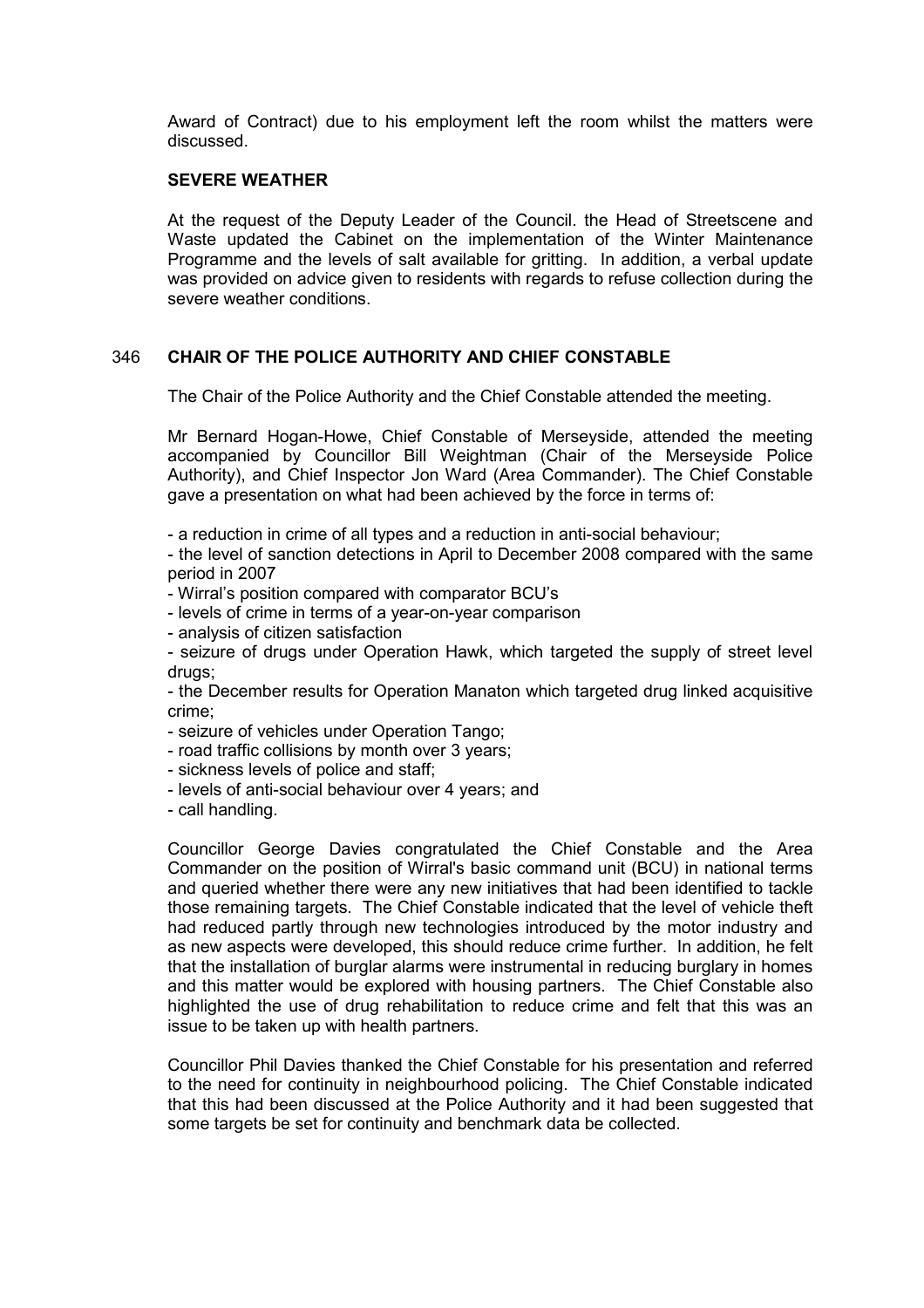Councillor Jean Quinn referred to the levels of satisfaction where the police attended incidents and queried whether the police attended every incident. The Chief Constable indicated that the police would now attend each incident if the victim requested that, although this was a new approach and was being embedded with the call-handling system.

With the permission of the Chair, the Leader of the Conservative Group addressed the Cabinet and thanked the Chief Constable for his presentation. Councillor Green queried whether the excellent performance demonstrated would result in a reduced budget and how the decriminalisation of youth offending would affect the force's targets. The Chief Constable and Chair of the Police Authority explained that the level of budget was not yet at the formula grant level although it was expected that the formula would shortly be amended. In terms of the decriminalisation, the Chief Constable referred to the use of Police cautions.

With the permission of the Chair, the Deputy Leader of the Conservative Group addressed the Cabinet and thanked the Chief Constable for his presentation. Councillor Rennie referred to embedded police officers in schools and whether any correlation with anti-social behaviour had been carried out. The Chief Constable indicated that he would like to increase the number of schools involved in this area and would look at some comparator figures with levels of anti-social behaviour.

#### Resolved - That the report be noted.

# 347 MOBILE REPLACEMENT AND CLASSROOM EXTENSION FOR GREENLEAS PRIMARY SCHOOL - SCHEME AND ESTIMATE REPORT

The Director of Children's Services proposed a scheme and estimate to replace single temporary mobile accommodation with a permanent classroom and to undertake a range of internal alterations in order to improve both the general teaching accommodation and welfare facilities at Greenleas Primary School, Wallasey. The project formed part of the previously approved 2008/09 CYPD Capital Programme. It was recommended that the scheme and estimate be approved and that officers be instructed accordingly.

#### Resolved: That

(1) the Scheme and Estimate, as presented, be accepted;

(2) the Director of Technical Services be authorised to seek tenders for the project; and

(3) the Director of Technical Services be authorised to obtain all necessary statutory approvals for the project.

#### 348 RAEBURN PRIMARY SCHOOL - FOUNDATION FACILITY EXTENSION AND INTERNAL ALTERATIONS SCHEME AND ESTIMATE REPORT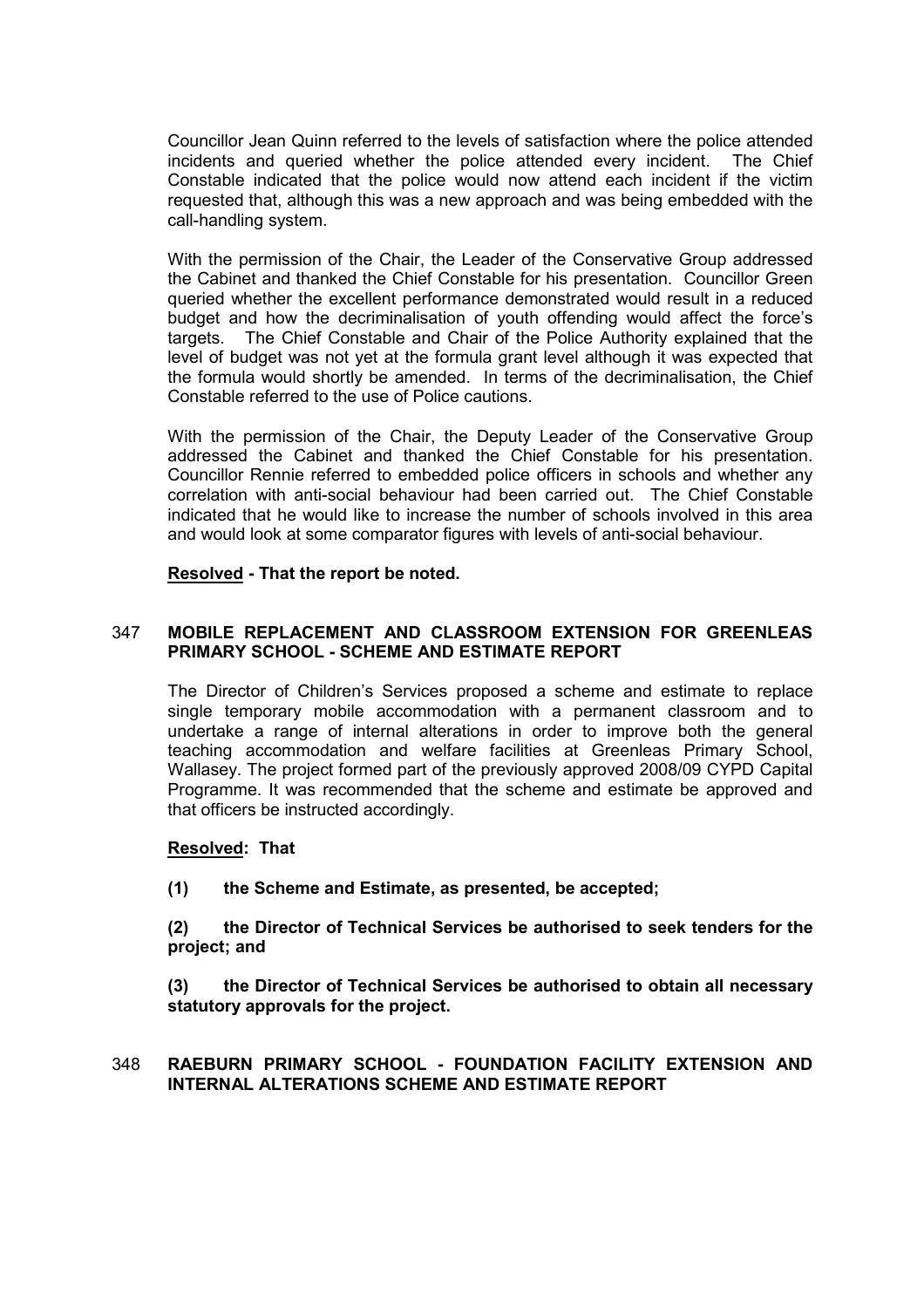The Director of Children's Services presented a report proposing a scheme and estimate for alterations and an extension at Raeburn Primary School, Eastham, including improved teaching facilities for the Foundation Year, toilet accommodation to meet current requirements, and improved circulation within the existing school. The scheme was being brought forward ahead of the main 2009/10 programme, which would be submitted to Cabinet at a future date, in order to allow works to be completed for September 2009 and maximize use of the summer closure. The scheme was a priority in an oversubscribed and full school and would form part of the 2009/10 programme. Delaying the scheme would introduce significant decant costs. It was recommended that the scheme and estimate be approved and that officers be instructed accordingly.

# Resolved: - That:

- (1) the Scheme and Estimate as presented be accepted;
- (2) approval be given for Director of Technical Services to obtain tenders for the scheme and the Director of Children's Services use his delegated powers, if appropriate, to accept the lowest bona fide tender and report back to Cabinet; and
- (3) the Director of Technical Services be authorised to obtain all necessary statutory approvals for the scheme.

# 349 REPLACEMENT PRIVATE AND VOLUNTARY INITIATIVE (PVI) NURSERY AT BRACKENWOOD INFANTS SCHOOL - SCHEME AND ESTIMATE REPORT

The Director of Children's Services described the work required to provide a replacement detached system-built PVI (Private and Voluntary initiative) Nursery Unit at Brackenwood Infants School, and set out the costs of the scheme. Cabinet was asked to consider and approve the proposal.

# Resolved: That

(1) the Scheme and Estimate, as presented, be accepted;

(2) the Director of Technical Services be authorised to procure the project as a single stage selective competitive tender;

(3) the Director of Technical Services be authorised to obtain all necessary statutory approvals for the project.

# 350 REPLACEMENT PVI NURSERY AT BROOKHURST PRIMARY SCHOOL

The Director of Children's Services described the work required to provide a replacement detached system-built PVI (Private and Voluntary initiative) Nursery Unit at Brookhurst Primary School, and set out the costs of the scheme. Cabinet was asked to consider and approve the proposal.

# Resolved: That

(1) the Scheme and Estimate, as presented, be accepted;

(2) the Director of Technical Services be authorised to procure the project using the OGC List;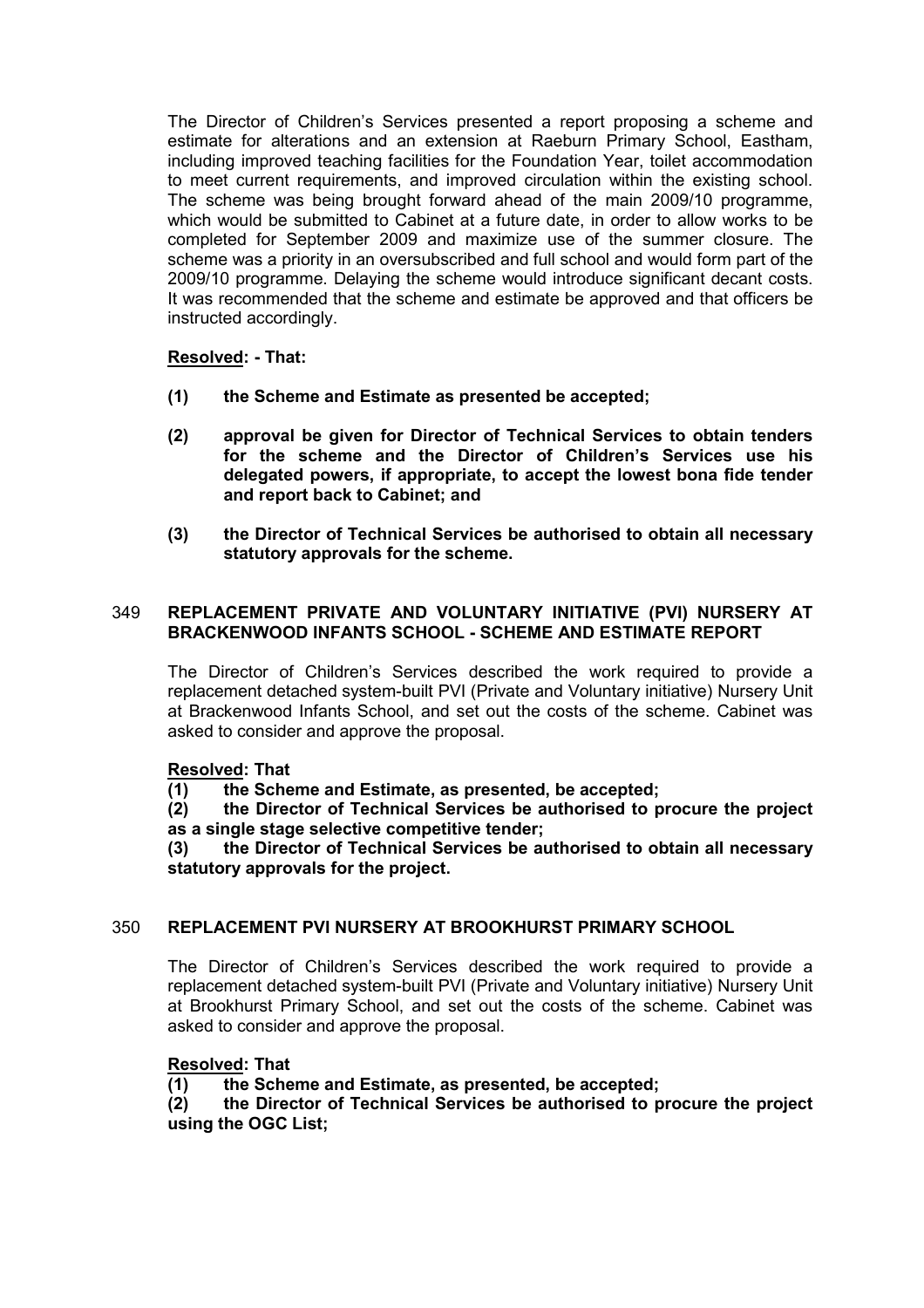(3) the Director of Technical Services be authorised to obtain all necessary statutory approvals for the project.

# 351 CONSIDERATE CONSTRUCTORS SCHEME

The Director of Technical Services explained how the Considerate Constructors Scheme worked and its benefits for clients. He recommended that contractors be required to register their sites with the Scheme on all construction projects with a value exceeding £300,000 procured by Wirral Council.

Resolved: That a clause be inserted in all construction contracts procured by the Council with an estimated capital value exceeding £300,000 that contractors be required to register their sites with the Considerate Constructors Scheme.

# 352 INTEGRATED REGENERATION STUDY FOR BIRKENHEAD AND WIRRAL WATERS AREA

Cabinet approval was sought for the commissioning of an Integrated Regeneration Study for Birkenhead/Wirral Waters to define a clear, single, comprehensive plan for regeneration which integrated Housing Market Renewal, New Growth Point and economic development priorities and programmes.

Cabinet was asked to approve the use of £60,000 Investment Strategy and £60,000 Housing Market Renewal funds to establish a budget of £120,000 to meet the cost of the study and delegate authority to the Director of Regeneration to appoint a consultant following a restricted tendering exercise in line with the Council's Procurement Strategy and Contract Procedure Rules.

Resolved: That the commissioning of an Integrated Regeneration Study for Birkenhead/ Wirral Waters and the use of £60,000 Investment Strategy and £60,000 HMRI to fund the cost of the study be agreed and authority be delegated to the Director of Regeneration to appoint a consultant following a restricted tendering exercise in line with the Council's Contract Procedure Rules.

#### 353 VEHICLE ACTIVATED SIGNING PROPOSED CRITERIA

The Director of Technical Services outlined to Cabinet the rationale behind the use of vehicle activated signs and the history of deployment of such measures on Wirral so far. He sought Cabinet's endorsement of a criterion for the future provision of vehicle activated signs.

The Cabinet Member for Streetscene and Transport Services welcomed the criteria contained within the report.

#### Resolved: That

(1) the report be noted and the measures already taken to introduce Vehicle Activated Signs in Wirral be endorsed;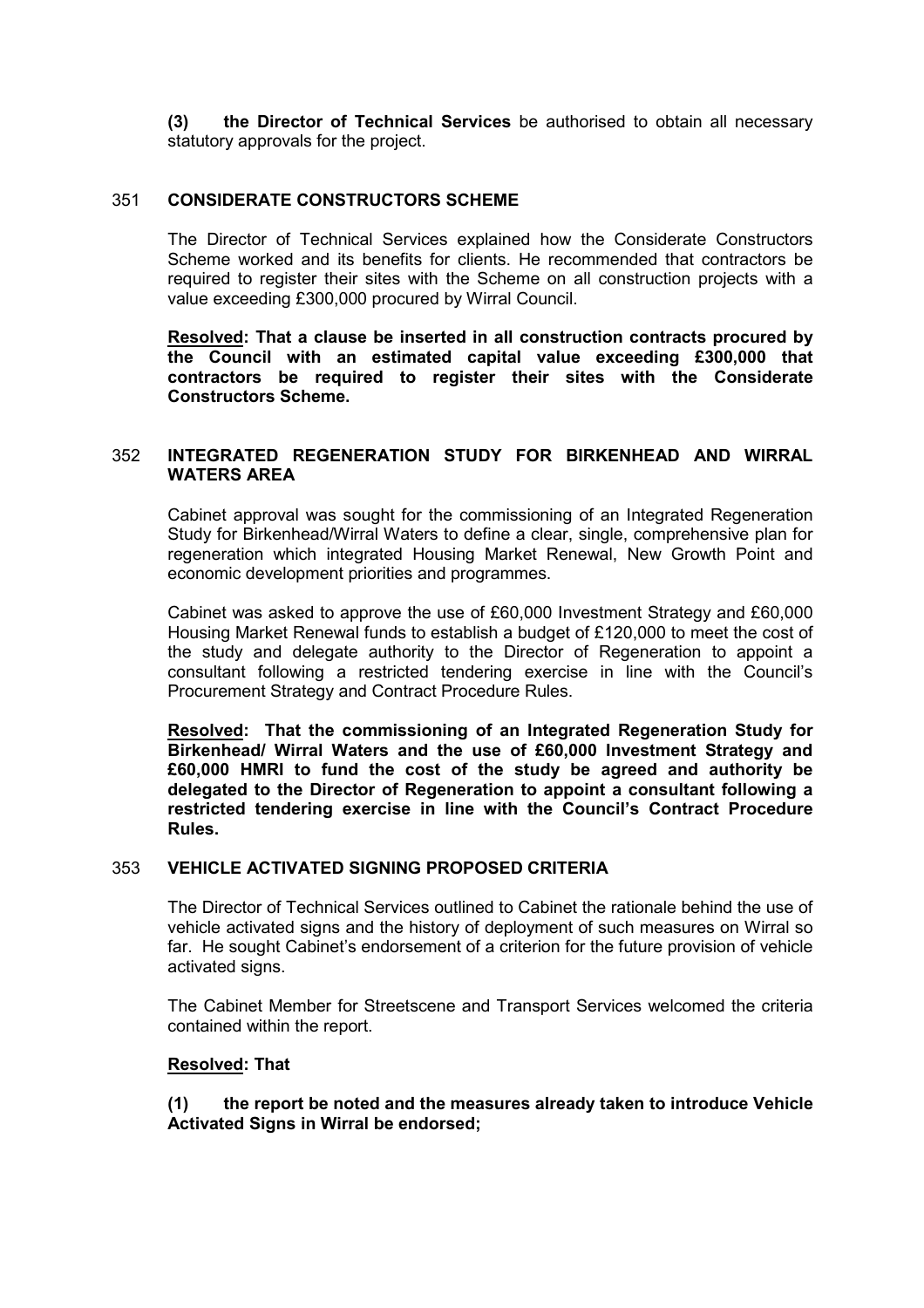(2) the proposed criteria for the provision of Vehicle Activated Signs as set out in Section 5.0 be approved; and

(3) the Director of Technical Services be given delegated authority for the identification of sites for the future provision of vehicle activated signs in line with the criteria and the Director be given delegated authority to utilise new style vehicle activated signs as they come available and are of a type approved by the Department for Transport.

#### 354 HIGHWAYS STRUCTURAL MAINTENANCE PROGRAMME

The Director of Technical Services presented a report on the proposed Highway Structural Maintenance Programme for 2009/10 for approval. The matter was a Key Decision which had been included in the Council's Forward Plan.

Resolved: - That the proposed Structural Maintenance Programme for 2009/10 shown in the Appendix be approved.

#### 355 AUDIT COMMISSION USE OF RESOURCES 2008

The Director of Finance informed the Cabinet of the Comprehensive Performance Assessment (CPA) Use of Resources assessment for 2008 which has recently been released by the Audit Commission.

The Audit Commission had assessed the overall Use of Resources assessment for 2008 as level 3. This was an increase on the 2007 overall score which was a 2. The Commission has stated that the Council had demonstrated significant improvement during the 2007/08 assessment period. Two themes, Financial Management and Financial Standing, had increased scores whilst there were improvements in arrangements in the other themes.

The Deputy Leader of the Council referred to the judgement as a milestone in the performance of the administration.

Councillor Phil Davies moved an amendment, duly seconded and it was -

#### Resolved: - That

(1) Cabinet welcomes the progress made which has moved Wirral from a two star to a three star score on Use of Resources. Cabinet further notes that one of the key areas likely to affect future scores will be how well the Council performs on Asset Management and whether it delivers a satisfactory outcome to the Strategic Asset Review which is being closely observed by the Audit Commission; and

(2) Cabinet also welcomes the positive report by the Audit Commission on Access to Services for Wirral people, set out later in the agenda.

# 356 PARKS AND COUNTRYSIDE GATEWAY REVIEW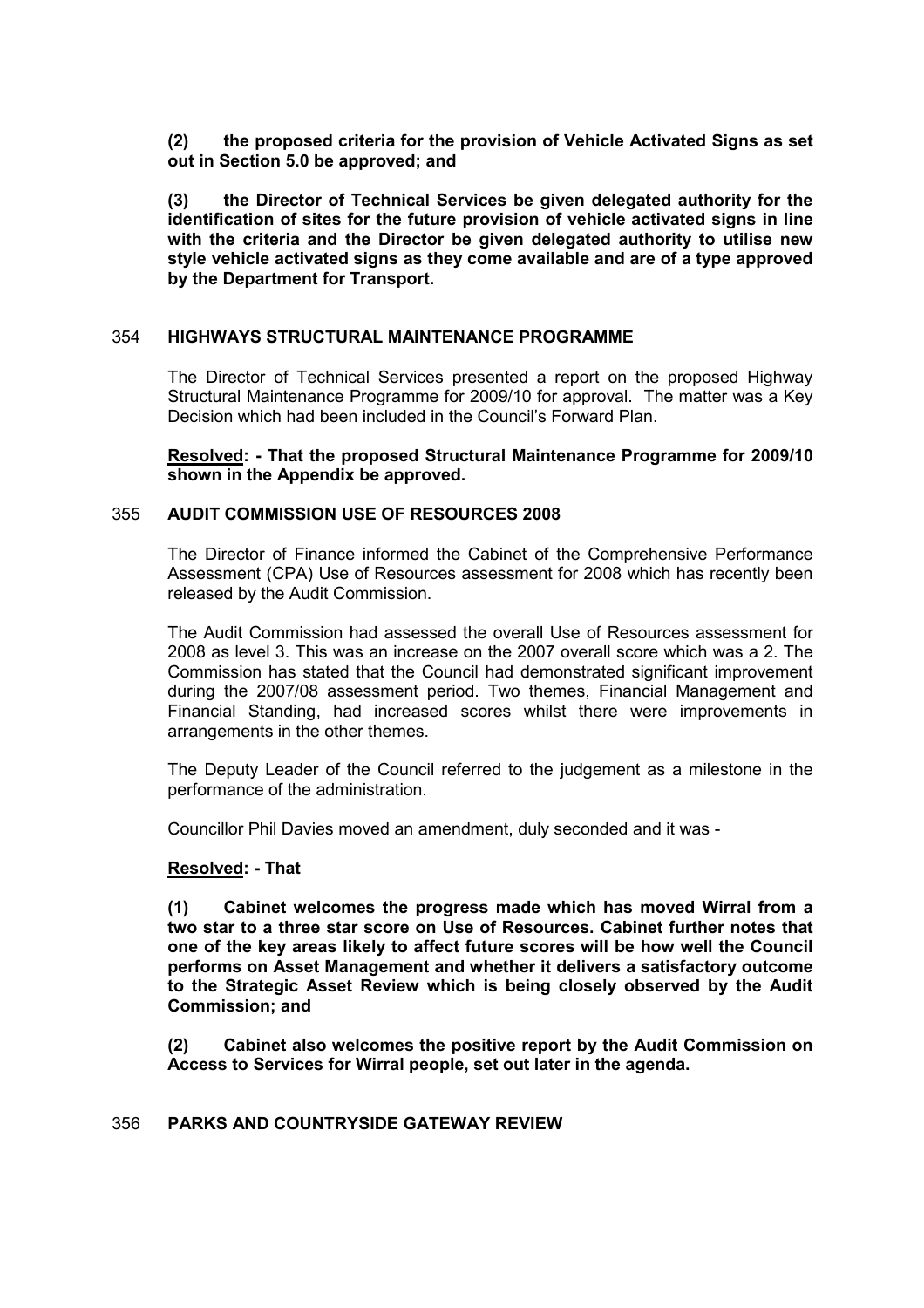The Director of Regeneration gave members an update on the Parks and Countryside Service Procurement Exercise (PACSPE) and Gateway Review. Members were asked to agree that the previous initial allocation of £40,000 from the Efficiency Investment Fund to provide support for the review be increased to £85,000.

The Cabinet Member for Culture, Tourism and Leisure moved an amendment, duly seconded and it was –

#### Resolved: - That

(1) the sum allocated from the Efficiency Investment Fund to provide support for the Gateway process be increased from £40,000 to £85,000 with this sum to be spent in 2008/09 and 2009/10; and

(2) Cabinet reaffirms its commitment to the Gateway Review Process and believes this will bring real benefits to the review of Wirral's Parks and Countryside service.

#### 357 CULTURAL SERVICES FEES AND CHARGES

Members were asked to consider the charges for Cultural Services facilities for the financial year 2009/2010 as set out in the report submitted by the Director of Regeneration.

An amendment sheet was circulated which contained a list of changes to the published appendix as follows:

|                                       |  |  |                                                    |               |          | <b>PRESENT</b> | <b>PROPOSED</b> |
|---------------------------------------|--|--|----------------------------------------------------|---------------|----------|----------------|-----------------|
| Appendix $1 - 3.0$ Passport<br>page 1 |  |  | $Test - A$                                         | Means         |          | 3.00           | 3.10            |
|                                       |  |  | Passport Resident<br>$- B$                         |               |          | 5.00           | 5.15            |
|                                       |  |  | Passport<br>$Resident - C$                         | Non-          |          | 7.00           | 7.20            |
| page 2                                |  |  | Appendix 1 - 4.1 Fitness Suite Admit               |               | Adult    | 5.20           | 5.35            |
|                                       |  |  |                                                    |               | Child/EP | 3.10           | 3.20            |
| Appendix $1 - 7.0$ Splash<br>page 3   |  |  |                                                    |               |          |                |                 |
|                                       |  |  | Uncommitted Direct Adult<br>Debit<br>(3 month min) |               |          | 25.00          | 25.00           |
|                                       |  |  |                                                    | Child/EP      | 15.00    | 15.00          |                 |
|                                       |  |  | Wirral Passport A                                  |               |          | 12.50          | 12.50           |
|                                       |  |  | Committed                                          | <b>Direct</b> | Adult    | 20.00          | 20.00           |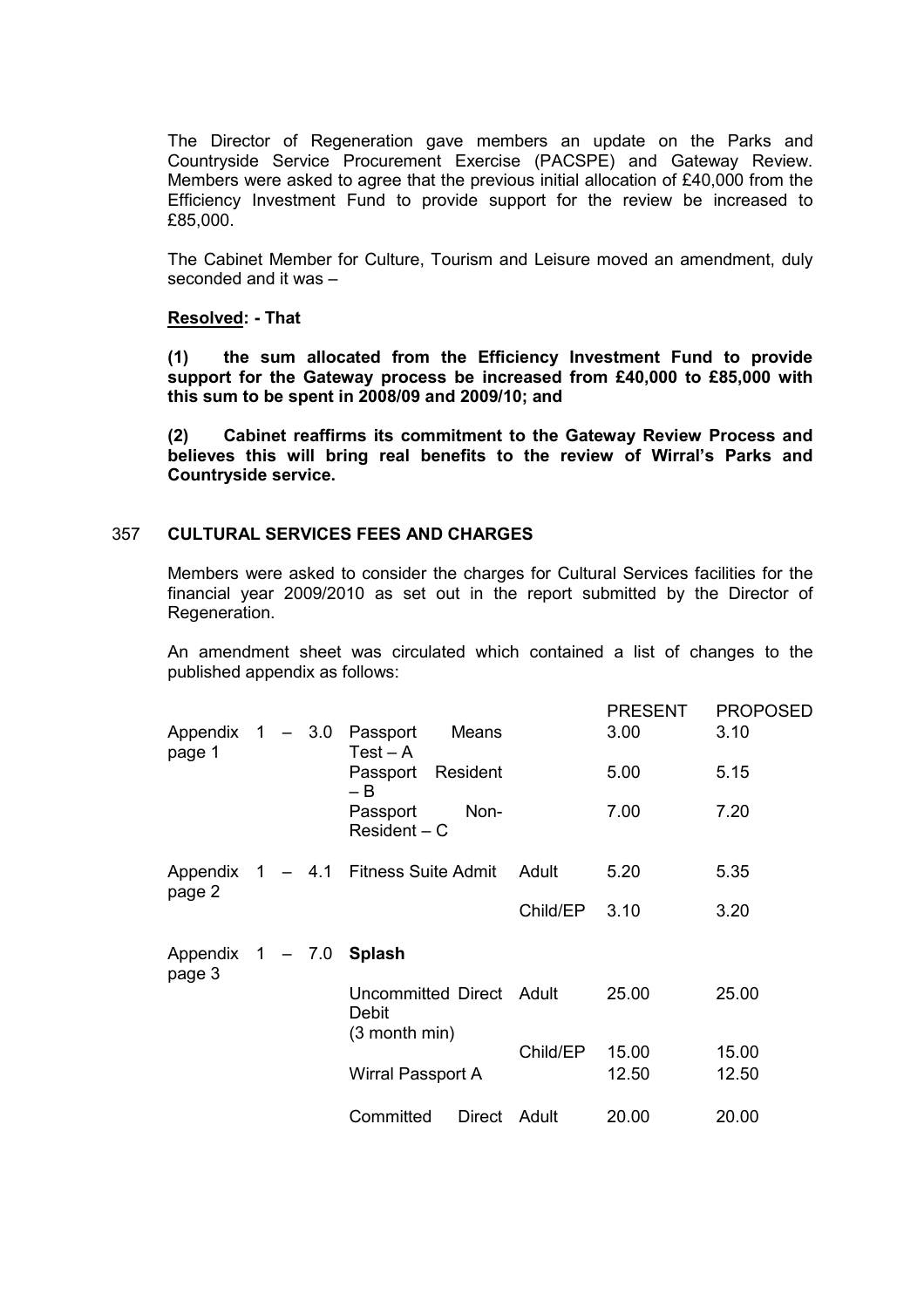|                        |                   | Debit<br>(3 month min) | Child/EP   | 12.00      | 12.00  |
|------------------------|-------------------|------------------------|------------|------------|--------|
|                        |                   | Wirral Passport A      |            | 10.00      | 10.00  |
| Appendix 1 -<br>page 4 |                   | Annual                 | Adult      | 240.00     | 240.00 |
|                        | Wirral Passport A | Child/EP               | 120<br>120 | 120<br>120 |        |

The Cabinet Member for Culture, Tourism and Leisure moved an amendment, duly seconded and it was -

#### Resolved: - That

(1) Cabinet agrees the proposals set out in the officer's report and appendix and recommends in addition that the fees paid by swimming clubs be increased to the national average for Metropolitan areas and that that increase be phased over a three year period to reach the national average which pertains in the concluding year of the phasing; and

(2) Cabinet agrees the current increase for schools but asks that schools be informed that the intention is for schools also to be charged at the national average for metropolitan areas and that any increases necessary will be phased in over a three year period, including the increase currently agreed, to reach the national average in the concluding year of the phasing.

#### 358 MORTGAGE RESCUE SCHEME

Members' endorsement was sought for Wirral to become part of the Government's fast track approach to providing Mortgage Rescue to vulnerable households. In terms of the criterion set out by the Government it was noted that there had been one eligible application to date.

With the permission of the Vice-Chair, the Leader of the Conservative Group addressed the Cabinet and queried whether the restrictive criteria meant that this was the best scheme for Wirral. The Director of Regeneration indicated that the Cabinet Member for Housing and Community Safety had lobbied for more funding from a number of sources.

Resolved: - That the proposal that Wirral assists appropriate vulnerable households through participating in the Government's Mortgage Rescue Package be endorsed.

#### 359 DRAFT DEPARTMENTAL BUSINESS PLANS AND REFRESHED CORPORATE PLAN FOR 2009-10

The Deputy Chief Executive/Director of Corporate Services presented the draft departmental service plans for 2009/10. Cabinet was asked to consider the service plans alongside a refreshed Corporate Plan which took into account the projects and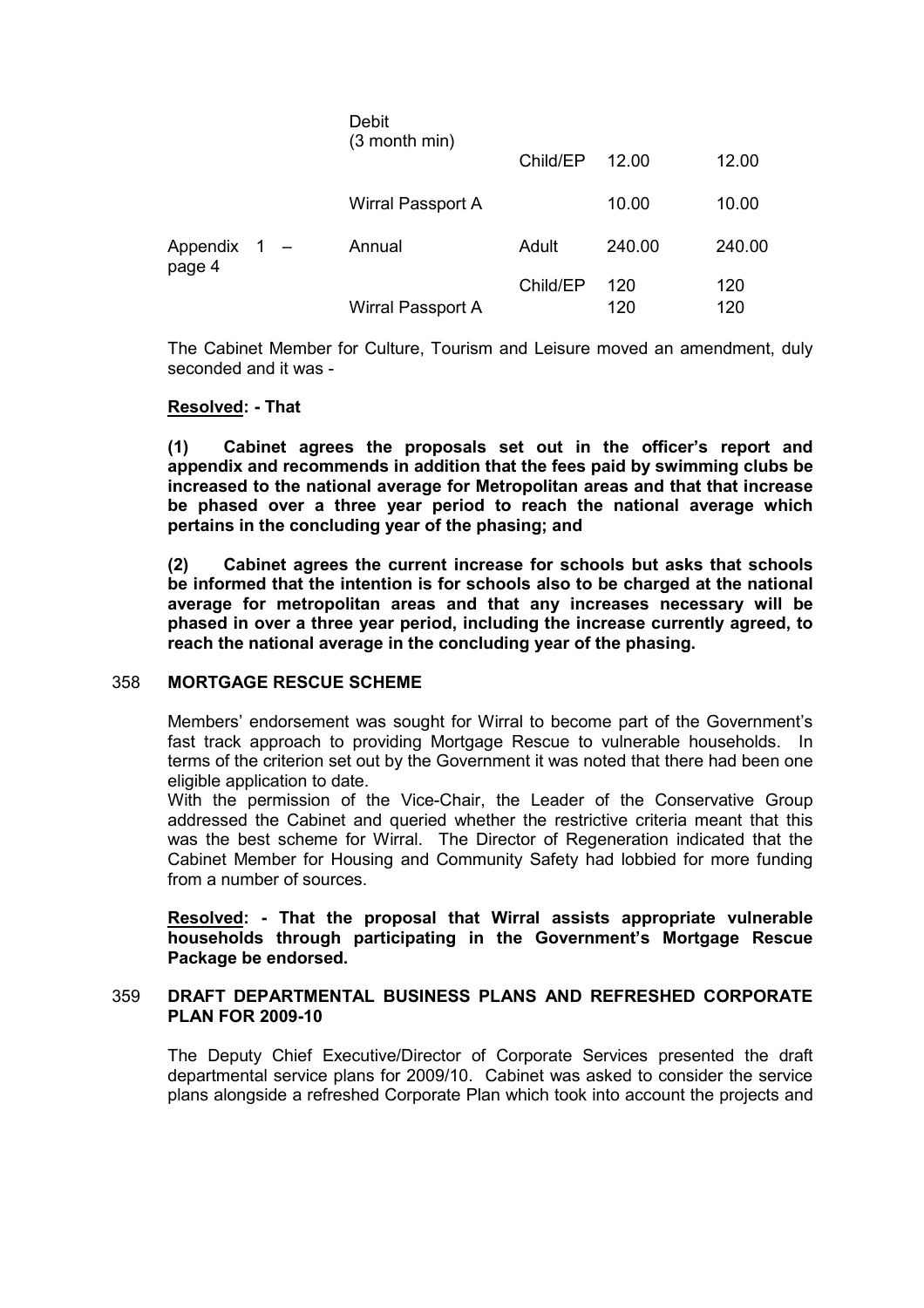activities identified by departments in their plans as being critical to the delivery of the Council's medium-term aims and 2009/10 priorities.

A foreword from the Leader of the Council was circulated and it was noted that this would be included in the final draft for Council's consideration.

#### Resolved: - That

- (1) the individual departmental service plans be agreed, subject to budget and target setting;
- (2) Cabinet Members take responsibility for the delivery of departments service plans according to their portfolios in consultation with the appropriate Chief Officer(s);
- (3) the refreshed Corporate Plan for 2009/10 be agreed and refered to full Council; and
- (4) authority be delegated to the Chief Executive, in consultation with the Leader of the Council and the Deputy Leader of the Council, to make final minor amendments to the refreshed plan before it is submitted to the Council.

#### 360 WIRRAL COUNCIL AND WIRRAL PARTNERSHIP HOMES - COMMUNITY FUND

The Director of Finance updated Cabinet on the arrangements to administer the Community Fund with Wirral Partnership Homes. His report detailed the previously agreed use and requested Cabinet to agree to the future use of the Fund.

The Deputy Leader of the Council moved an amendment, duly seconded, and it was -

#### Resolved: - That

- (1) the administration of the Community Fund and allocation of resources continue, as previously reported, through the Joint Working Group;
- (2) the use of £75,000 per annum from 2009-10 to fund the Corporate Services Forward Planning Team be submitted to the Joint Working Group for funding;
- (3) the use of £120,000 per annum from 2009-10 to fund additional legal capacity be submitted to the Joint Working Group for funding; and
- (4) Cabinet asks officers to explore the possible use of the Community Fund, to assist in the transfer of relevant buildings to communities, should the Strategic Asset Review be agreed at Council on February  $9<sup>th</sup>$ ; and
- (5) a provision of £550,000 be established to meet the ongoing cost for community centres prior to transfer to community management.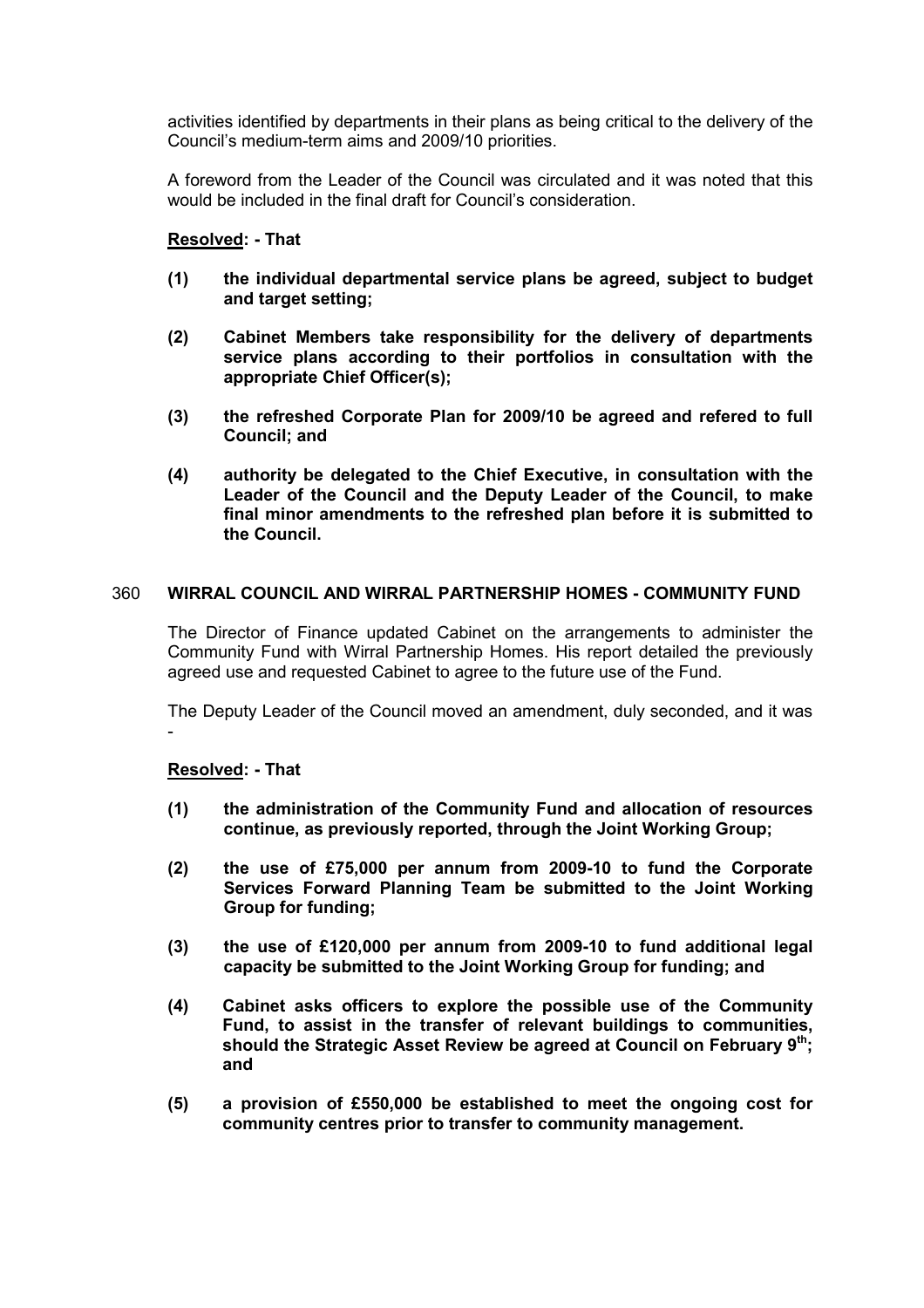# 361 PROJECTED BUDGET

The Director of Finance presented the projected budgets for 2009-2011 to coincide with the period of the Comprehensive Spending Review 2007 (CSR).

At the request of the Deputy Leader of the Council, the Director of Finance updated the Cabinet on the position regarding the Icelandic Bank.

# Resolved - That

- (1) the budget for 2009-10 be presented to the budget meeting of the Cabinet on 23 February 2009; and
- (2) the indicative budget for 2010-11 be reported to the Cabinet on 19 March 2009.

# 362 ANNUAL ELECTRICITY AND GAS CONTRACT RENEWAL REPORT

The Cabinet had previously considered a report on the impact of energy price rises on the Authority on 9 July 2008. The report had advised of the likely financial impact of increasing energy prices, including the renewal of our electricity and gas contracts from the 1 October 2008. Whilst energy markets remained volatile, the unexpected downturn in prices in September meant that the actual increases were not as high as expected and the Director of Technical Services' report set out the implications for the Council.

# Resolved: - That

- (1) it be noted that the offer made by OGC Buying Solutions was competitively tendered and was accepted using Delegated Authority;
- (2) the impact of the revised electricity and gas contracts be reflected in the 2008/09 budget with the sums of £912,000 and £655,000 respectively being transferred from balances; and
- (3) the impact of the street lighting, electricity and gas contract renewals during 2008 be reflected in the 2009/10 budget with £3.5 million being approved.
- (4) at this stage, no further sums be set-aside for the 2009 contract renewals given the unpredictability of the markets and further reports be presented to Cabinet as information is received.

# 363 CORPORATE GOVERNANCE

The Director of Law, HR & Asset Management submitted a report seeking the Committee's endorsement of a new Code of Corporate Governance in line with the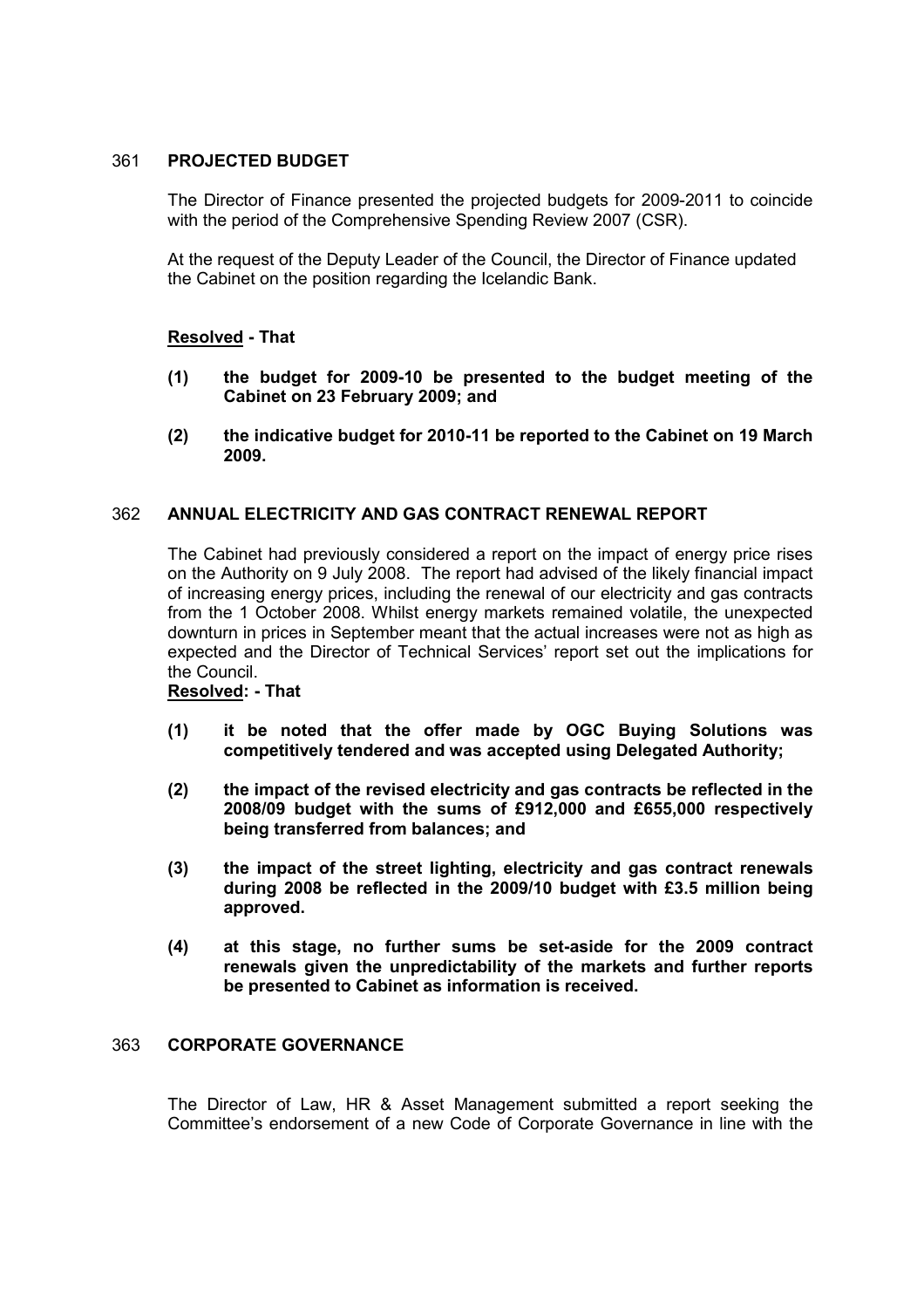'CIPFA/SOLACE Delivering Good Governance in Local Government Framework' published in July 2007.

It was noted that the Code would be referred to the Council for inclusion within the Council's constitution.

Resolved –That the Code of Corporate Governance, attached as Appendix 1 to the report, be endorsed.

#### 364 AUDIT COMMISSION ACCESS TO SERVICES

The Director of Finance presented the Audit Commission report on Access to Services, following the inspection undertaken in September 2008.

The inspection had assessed Wirral Council (on a scale of zero to three stars) as providing "good, two star access to services that had promising prospects for improvement … because of its impact on improving and providing access to services to meet the needs of the Borough's diverse communities – one of the Council's aims."

The Cabinet Member for Community and Customer Engagement welcomed the report and thanked staff for their contribution.

#### Resolved: - That the report be noted.

#### 365 ALLOCATION OF 'YOU DECIDE'

Cabinet were advised of the allocation of the 'You Decide' funding through area forums. It was recommended that Cabinet approve the allocation of £20,000 for extra council services as agreed with each area forum.

The Cabinet Member for Community and Customer Engagement indicated that a further report evaluating the pilot would be brought to a future Cabinet meeting.

Resolved: - That the allocation of spending in each area forum area be approved and officers take the necessary steps to implement these proposals.

#### 366 EXEMPT INFORMATION - EXCLUSION OF THE PRESS AND PUBLIC

Resolved: - That, under section 100 (A) (4) of the Local Government Act 1972, the public be excluded from the meeting during consideration of the following items of business on the grounds that they involve the likely disclosure of exempt information as defined by the relevant paragraphs of Part I of Schedule 12A (as amended) to that Act.

#### 367 TRAFFIC SIGNALS CONTRACT - AWARD OF CONTRACT

The Director of Technical Services recommended that Cabinet award the new Maintenance, Supply and Installation of Traffic Control Systems and Associated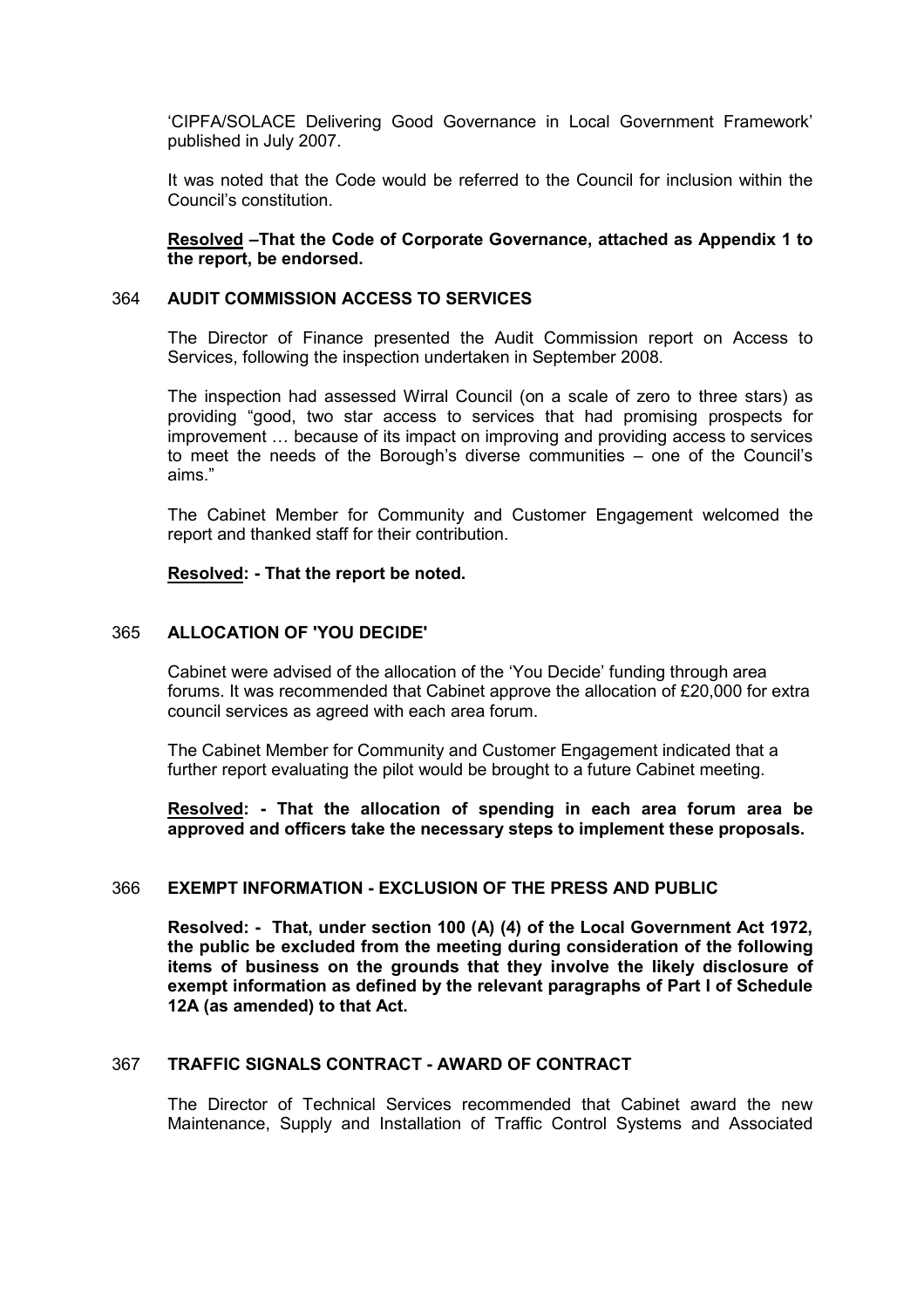Equipment Contract commencing 1 April 2009 to the preferred provider suggested in the report.

The recommendation of the preferred provider was based on the results of tender evaluation exercise and confirmation that the business case for the procurement project would be delivered.

The matter was a Key Decision identified in the Council's Forward Plan.

# Resolved: - That

(1) the outcome of the tender evaluation exercise outlined in section 3 be noted; and

(2) the new Maintenance, Supply and Installation of Traffic Control Systems and Associated Equipment Contract be awarded to the preferred provider detailed in paragraph 3.7.

#### 368 BUILDING SCHOOLS FOR THE FUTURE, ONE SCHOOL PATHFINDER, WOODCHURCH HIGH SCHOOL - CONTRACT AWARD

Cabinet members were updated in respect of the progress of the One School Pathfinder scheme at Woodchurch High School and approval was sought to award the contract to Kier Regional, trading as Kier North West, under the national Partnerships for Schools (PfS) procurement framework. Cabinet was also asked to approve the Final Business Case which would be submitted to Partnerships for Schools. It was intended that the final contract award to Kier North West would not be made until the Authority had Partnerships for School's approval of the Final Business Case.

The Cabinet Member for Children's Services and Lifelong Learning moved an amendment, duly seconded, and it was -

#### Resolved: - That

(1) the Local Authority's Final Business Case be submitted to Partnerships for Schools for approval;

(2) the relevant officers in the Children and Young People's Department and Technical Services Departments be authorised to continue detailed contractual negotiations with Kier North West, to achieve financial close on the project;

(3) as the project is taken forward, the Director of Children's Services and the Director of Law, HR and Asset Management work with the school to explore all opportunities to optimise the design and use of the scheme to facilitate community use of the buildings and facilities and to integrate the project with the outcomes emerging from the Council's Strategic Asset Review in relation to the Woodchurch area;

(4) subject to a satisfactory financial close being negotiated and PfS approval Kier (NW) be awarded the contract to build Woodchurch High School under the PfS One School Pathfinder Initiative; and

(5) the project be the subject of further reports as required.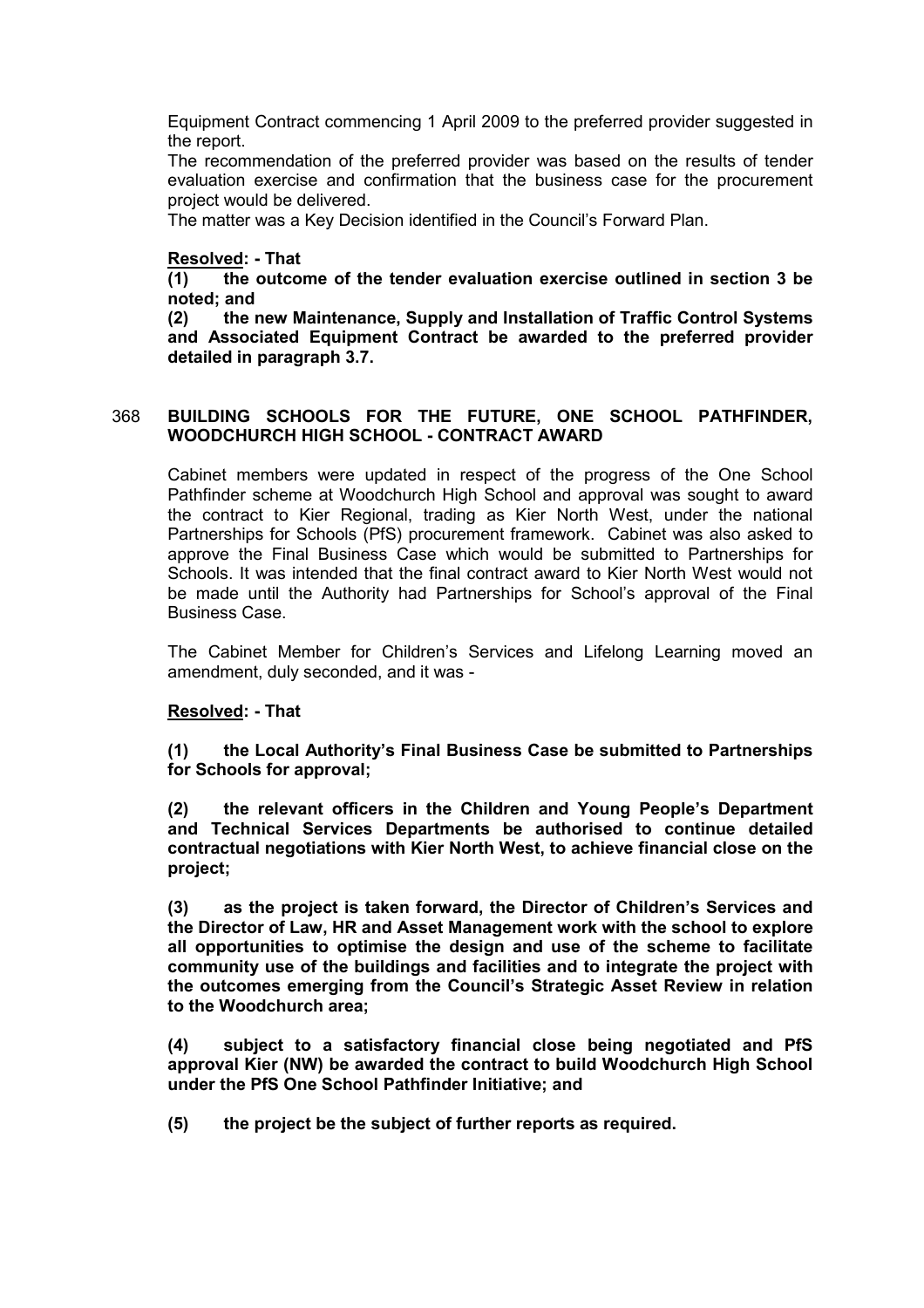# 369 INFORMATION TECHNOLOGY HARDWARE - STORAGE AREA NETWORK

The Director of Finance set out the strategy for replacing the Storage Area Network (SAN) in 2009.

It was recommended that Cabinet approve the strategy to tender for a highly resilient and configurable SAN incorporating tiered storage.

#### Resolved: - That the strategy to tender for a highly resilient and configurable SAN incorporating tiered storage be approved.

#### 370 HOUSING BENEFIT PROVISION, RESERVE AND BUDGET

Members were updated on the latest position regarding the amounts held in the Housing Benefit provision and reserve and the Director of Finance recommended the release of £3.3 million to the General Fund Balance. His report also recommended changes to the Benefits budget.

#### Resolved: - That

- (1) having regard to risk involved, the sum of  $£2.3$  million of the Housing Benefit provision and £1.0 million of the reserve be returned to the General Fund Balance;
- (2) the Housing Benefit Subsidy be increased by £400,000 to reflect the reduced withdrawal of Subsidy by the DWP; and
- (3) the net budget be increased by £700,000 to reflect the increased number of claimants.

# 371 MERSEYSIDE INFORMATION SERVICE (MIS)

The Deputy Chief Executive/Director of Corporate Services outlined the current position with regard to the contract tendering process for the Merseyside Information Service (MIS). Members were advised that a two month interim contract was required to extend past 31st March when the current contract expires to allow officers to finalise the tendering process. This was to allow the contract negotiations to be concluded and to alleviate the risks of not having a new contract in place in time for 1st April 2009. It was noted that this matter needed the agreement of all Merseyside authorities.

#### Resolved: - That

(1) Officers be authorised to negotiate a two month contract for the provision of MIS services, in accordance with paragraph 5.2 of the Contract Procedure Rules to allow the completion of the tendering process as outlined within the report and that Council be advised accordingly; and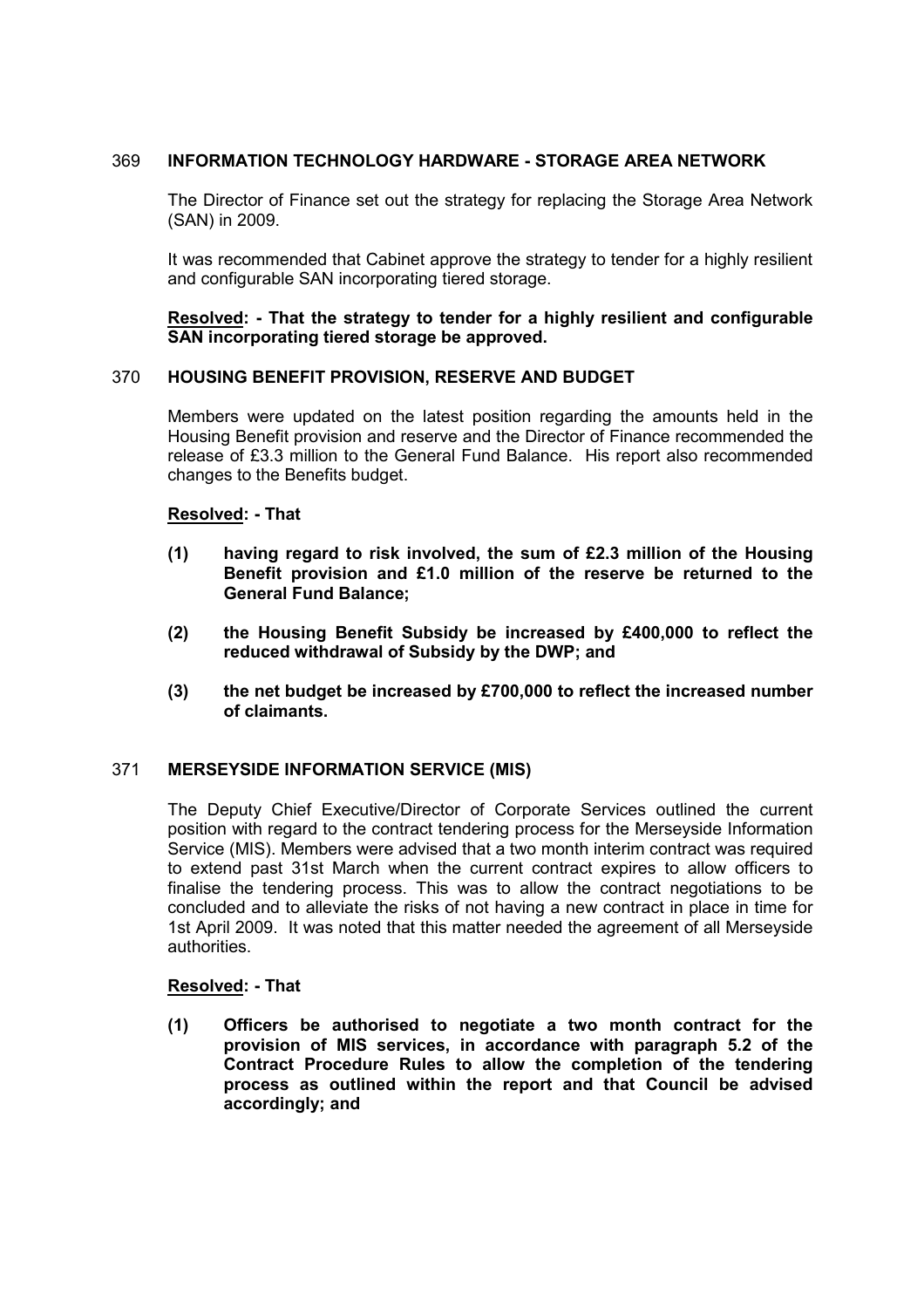# (2) in order to complete this process, members are also asked to authorise the consultancy support highlighted in para 5.2 of the report.

# 372 SALE OF TWO DEVELOPMENT SITES AT SOUTHWICK ROAD, TRANMERE AND WOODHALL AVENUE/ROYSTON AVENUE, SEACOMBE

The Director of Law, HR and Asset Management sought Cabinet's approval, to a revision of terms for the sale of two sites located at Southwick Road, Rock Ferry and Royston Avenue/Woodhall Avenue, Seacombe, to Registered Social Landlords (RSLs).

Resolved: - That the revision to the terms for sale of the two sites identified in this report be approved.

#### 373 LAND AT RIVERS STREET, BIRKENHEAD

The Director of Law, HR & Asset Management advised Members of the cleared sites in Birkenhead North off Beaufort Road, which were available for redevelopment and of the request by the Merseyside Police Authority to acquire land in the area for the purposes of erecting an Area Command Centre. His report also included provisionally agreed terms of disposal and details of legal Options in respect of certain assets owned by the Merseyside Police Authority.

#### Resolved: - That

- (1) disposal of land in the Council's ownership to the Merseyside Police Authority, in accordance with the provisionally agreed terms and conditions set out in this report, subject to the grant of planning permission, be approved;
- (2) the Council enter into the two Option agreements, in accordance with the provisionally agreed terms and conditions set out in this report; and
- (3) the Director of Law, HR and Asset Management, in consultation with the Portfolio Holder for Corporate Resources, be authorised to agree any reduction in the sale price arising from abnormal costs, and to proceed with the necessary contractual arrangements required to complete the respective transactions.

# 374 EMPLOYEE ASSISTANCE PROGRAMME

The Director of Law, HR & Asset Management submitted a report proposing that the Council enhance the current Occupational Health contract with Norwich Union to include their Employee Assistance Programme (EAP), and Members were asked to agree to vary the existing Occupational Health contract to allow for provision of an Employee Assistance Programme with Norwich Union Healthcare.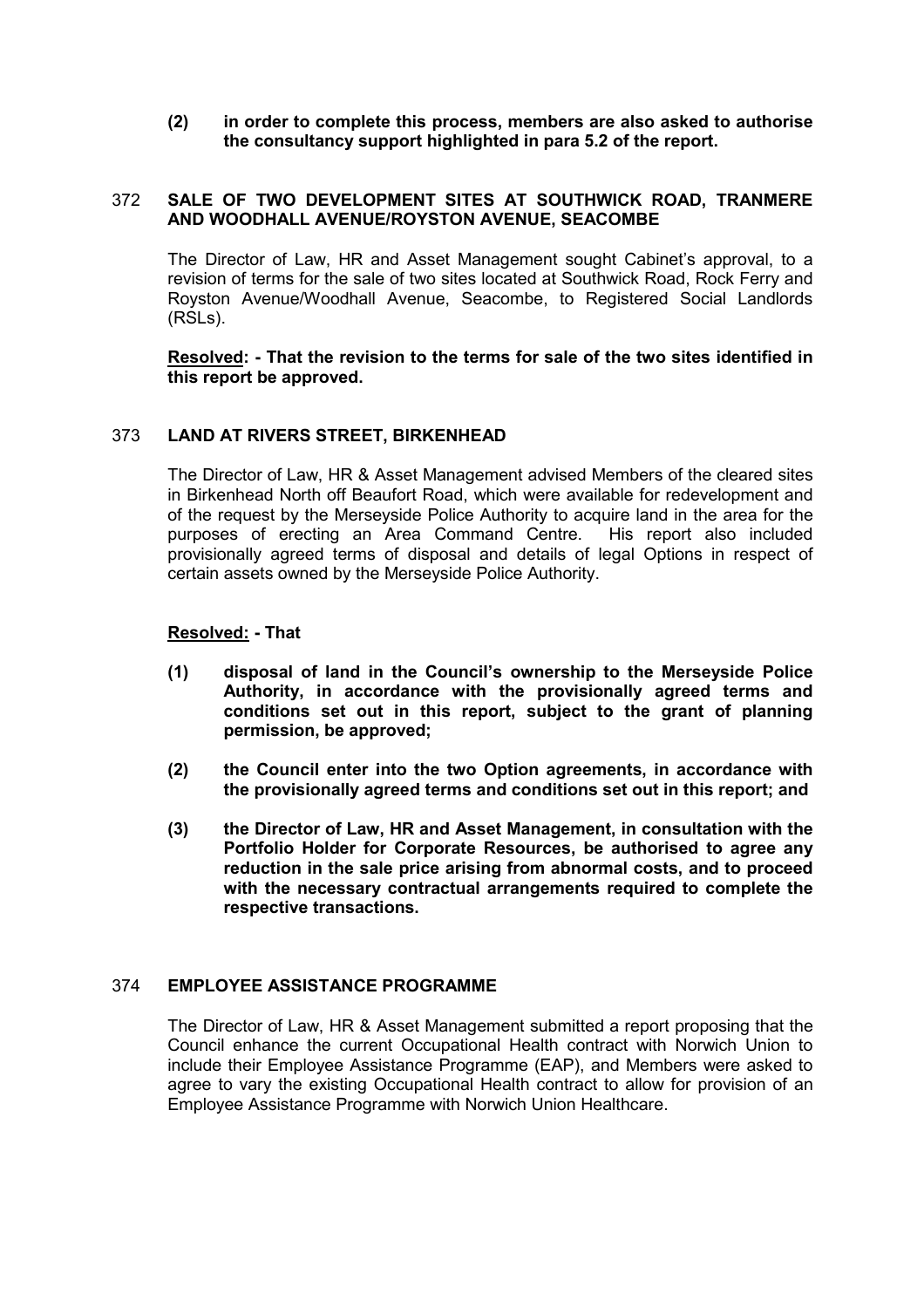Resolved: - That the current occupational health contract with Norwich Union Healthcare be varied to provide an Employee Assistance Programme with immediate effect, in accordance with the contractual procedures

# 375 PROGRESS TOWARDS THE TRANSFORMATION OF ADULT SOCIAL SERVICES - FEE LEVELS FOR DOMICILIARY CARE, RESIDENTIAL, NURSING HOMES AND SUPPORTED LIVING

The Director of Adult Social Services updated members on work being progressed to ensure that value for money was achieved in relation to Supported Living, Domiciliary Care and Residential and Nursing Care. Members were asked to approve consultation on specific proposals to existing contracts.

#### Resolved:- That Cabinet resolves to consult with all providers on the proposals set out below and receive a further report on 19th March 2009.

General

- (1) The existing inflation clause calculation is revised for all the contracted services referred to in this report to ensure that future payment can be met within existing resources.
- (2) That the Employment and Appointments Committee be recommended to approve the permanent establishment of an additional Contract Officer and a Team Support Officer at an estimated cost of £80,000 per annum which will be offset against the savings achieved through these proposals.

With regards to Supported Living

- (3) A maximum rate of £13.18 is implemented as a variation to the existing contract payable from 1 April 2009.
- (4) Work is commenced with providers to specify specialist support and propose a banded fee structure for approval by members.
- (5) Revised contracts for supported living will include responsibilities in relation to the Quality Assessment Framework that was introduced in January 2009.

With regards to Domiciliary Care

- (6) A maximum rate of £11 is implemented as a variation to the existing contract payable from 1 April 2009.
- (7) Offers of new business to domiciliary care providers who have not complied with the department's e-monitoring requirements by 1 April 2009 will be suspended until such time as these requirements are met.

With Regards to Residential and Nursing Homes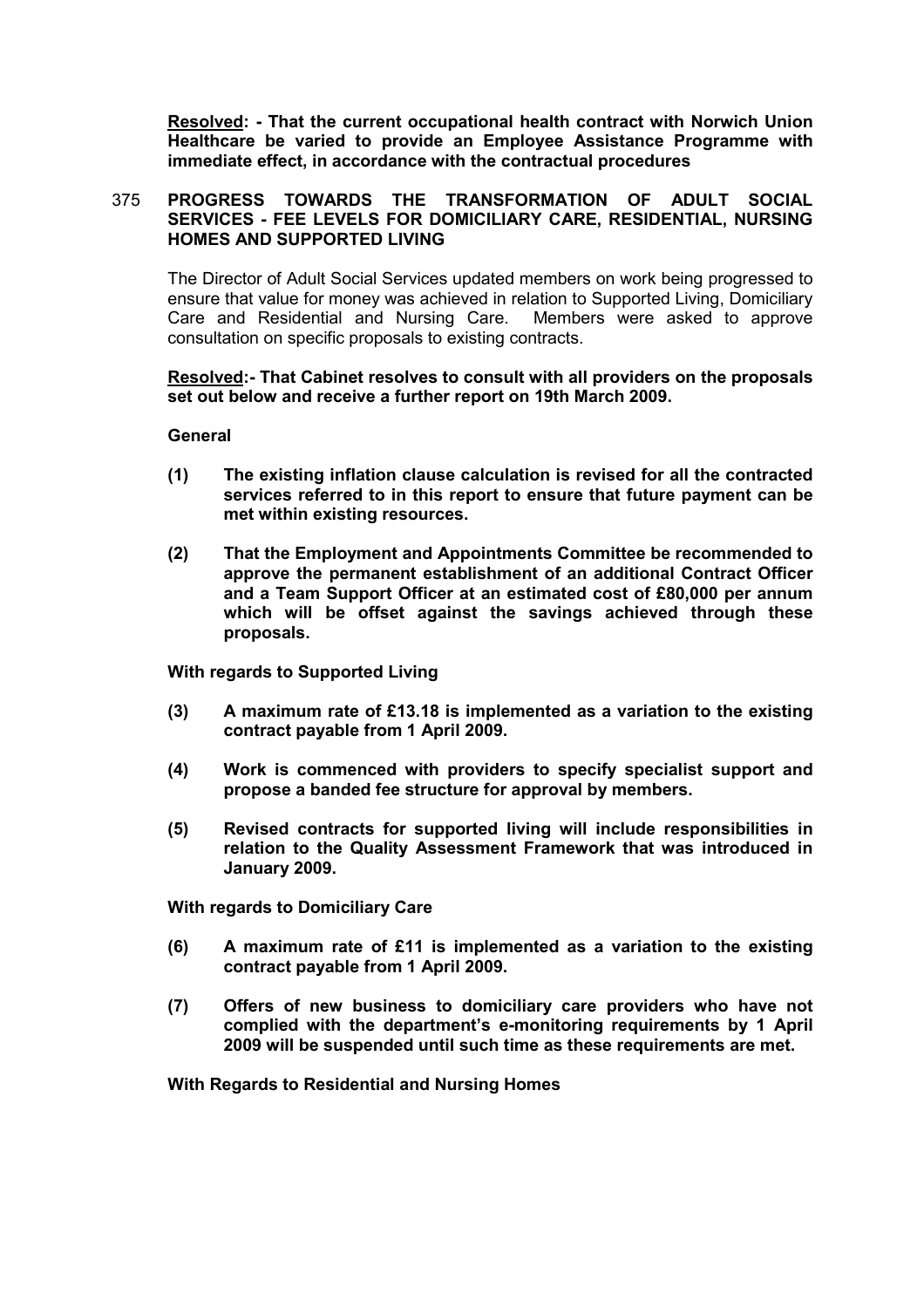- (8) Current fee levels as at 29 November 2008 are reduced by 5% and introduced as the Council's "usual fee" levels from 1 April 2009 (as set out in section 4.5 Table 3).
- (9) The existing quality premium criteria and differential amounts paid are retained as an interim measure.
- (10) Members note the Director of Adult Social Services intention to consult on the adoption of Commission for Social Care Inspection star ratings and the premium payments to be paid at each level subject to the availability of a declared rating for all homes.

# 376 SITES AT GRANGE ROAD EAST, BIRKENHEAD

The Deputy Leader of the Council had agreed to consideration of this matter as an item of urgent business.

Cabinet's approval was sought to the disposal of two parcels of land situated in Grange Road East, Birkenhead for use as private car parks in conjunction with a neighbouring speculatively built office block, presently nearing completion.

The report would normally be delegated but a decision was required by Cabinet as one of the sites comprised an operational Pay and Display car park and its closure would require a budgetary adjustment.

The Director of Law, HR and Asset Management advised that the matter was urgent as the office block was to be let to the Primary Care Trust who wished to take up occupation in July. In order to provide the necessary lead-in time to complete the internal fit out, the lease needed to be signed immediately but the PCT would not commit until it was certain that the additional car parking would be available.

#### Resolved: That

- (1) the sites be formally declared surplus and sold on the terms outlined in the report; and
- (2) the reduction of £9,000 pa, within the Director of Technical Services' car park budget be agreed.

# COUNCILLOR PHIL DAVIES IN THE CHAIR.

#### 377 WEST KIRBY MARINE LAKE RECONSTRUCTION - AWARD OF CONTRACT

At its meeting on 22nd May 2008 Cabinet had approved the urgent progression of the protection works scheme to West Kirby Marine Lake (Minute 25 refers).

The Director of Technical Services advised Members of the tenders received to undertake the works and sought approval to accept the lowest tender and make suitable amendments to the Council's Capital Programme resulting from the revised estimated costs.